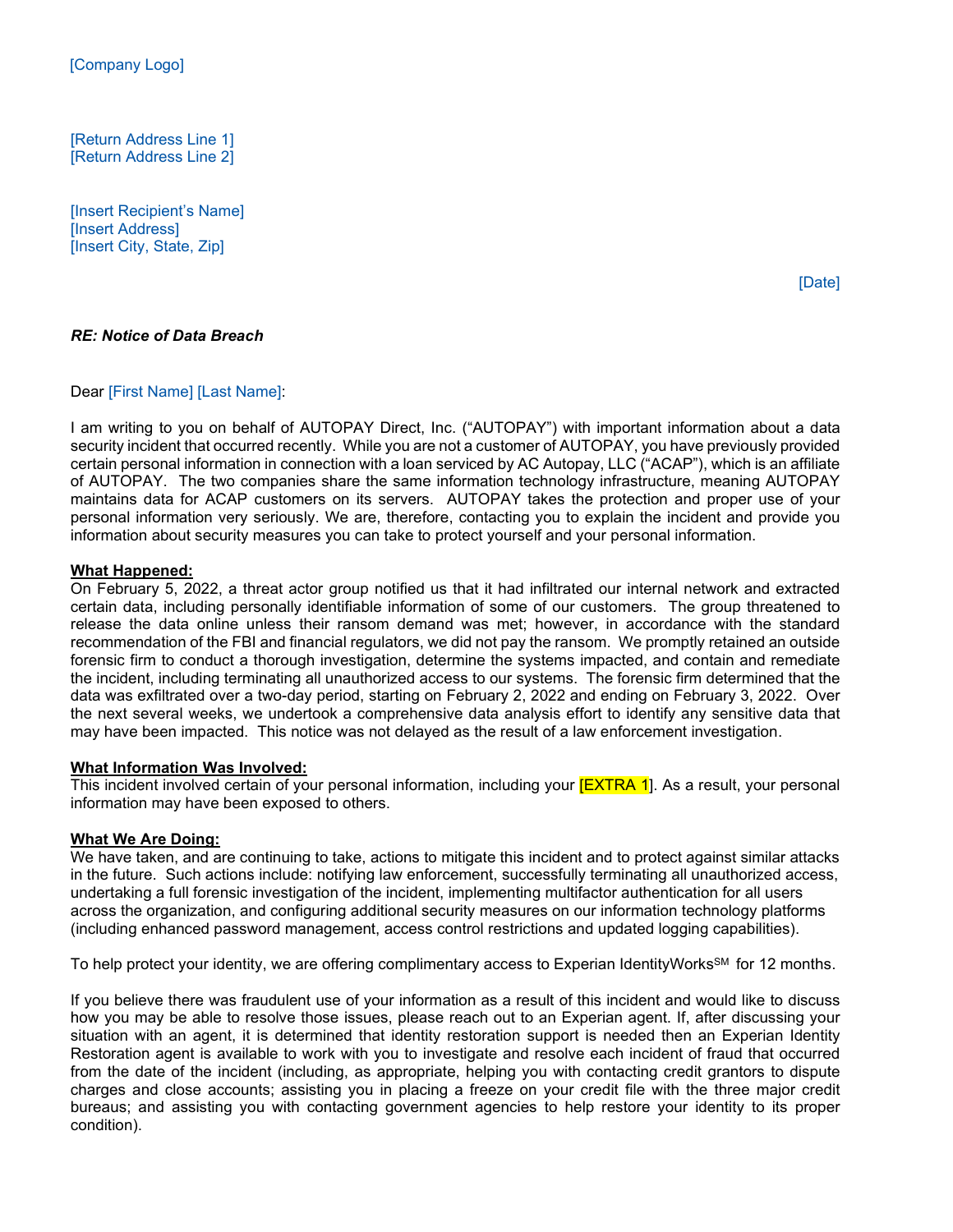Please note that Identity Restoration is available to you for 12 months from the date of this letter and does not require any action on your part at this time. The Terms and Conditions for this offer are located at [www.ExperianIDWorks.com/restoration.](http://www.experianidworks.com/restoration) 

While identity restoration assistance is immediately available to you, we also encourage you to activate the fraud detection tools available through Experian IdentityWorks as a complimentary 12-month membership. This product provides you with superior identity detection and resolution of identity theft. To start monitoring your personal information, please follow the steps below:

- Ensure that you **enroll by** [Enrollment End Date] (Your code will not work after this date.)
- **Visit** the Experian IdentityWorks website to enroll: [**Enrollment URL**]
- Provide your **activation code**: [Activation Code]

If you have questions about the product, need assistance with Identity Restoration that arose as a result of this incident or would like an alternative to enrolling in Experian IdentityWorks online, please contact Experian's customer care team at **[Experian TFN]** by **[Enrollment End Date]**. Be prepared to provide engagement number [DB#####] as proof of eligibility for the Identity Restoration services by Experian.

A credit card is not required for enrollment in Experian IdentityWorks.

#### **What You Can Do:**

You can contact Experian immediately regarding any fraud issues, and have access to the following features once you enroll in Experian IdentityWorks:

- **Experian credit report at signup:** See what information is associated with your credit file. Daily credit reports are available for online members only.\*
- **Credit Monitoring:** Actively monitors Experian file for indicators of fraud.
- **Identity Restoration:** Identity Restoration specialists are immediately available to help you address credit and non-credit related fraud.
- **Experian IdentityWorks ExtendCARETM:** You receive the same high-level of Identity Restoration support even after your Experian IdentityWorks membership has expired.
- **\$1 Million Identity Theft Insurance\*\*:** Provides coverage for certain costs and unauthorized electronic fund transfers.

#### **For More Information:**

Please review the "Additional Resources" section included with this letter. This section describes additional steps you can take to help protect yourself, including recommendations by the Federal Trade Commission (FTC) regarding identity theft protection and details on how to place a fraud alert or a security freeze on your credit file. You should also report any suspected incident of identity theft to law enforcement and you can obtain a copy of any resulting police report. If you do suspect that you have been the victim of identity theft, you should also notify your state Attorney General and the FTC.

We sincerely apologize for this incident and regret any inconvenience it may cause you. Should you have questions or concerns regarding this matter, please do not hesitate to contact us at **Customer service number**].

Sincerely,

[Your Signature Graphic]

Jeff Hutchenson Chief Executive Officer AUTOPAY Direct, Inc.

\* Offline members will be eligible to call for additional reports quarterly after enrolling.

\*\* The Identity Theft Insurance is underwritten and administered by American Bankers Insurance Company of Florida, an Assurant company. Please refer to the actual policies for terms, conditions, and exclusions of coverage. Coverage may not be available in all jurisdictions.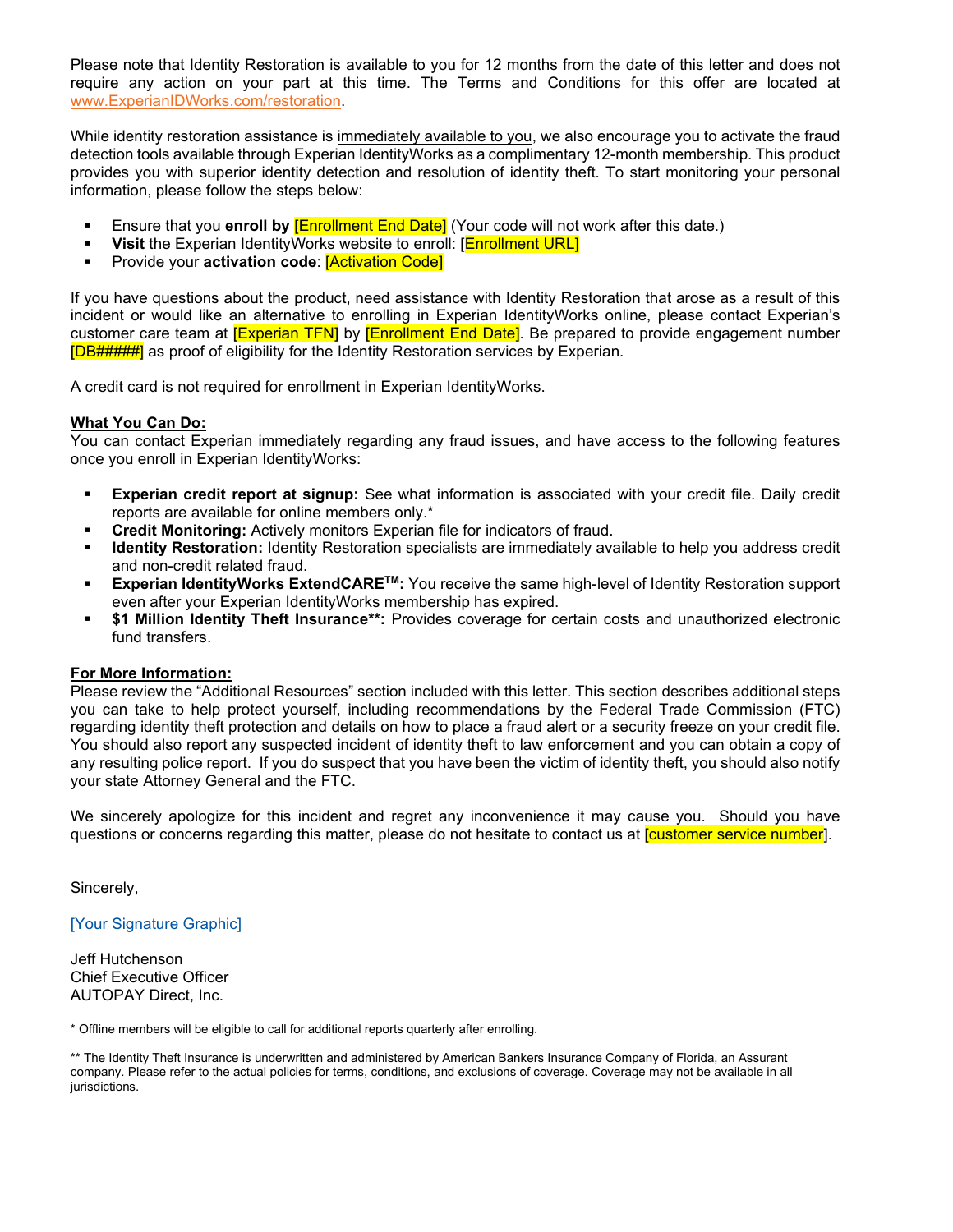# **Additional Resources**

## **Information on Obtaining Credit Reports, Credit Freezes and Security Alerts**

It is important that you remain vigilant over the next 12 to 24 months by reviewing your account statements and monitoring your free credit reports for suspicious activity. We have provided information below about how to contact the credit reporting agencies and the Federal Trade Commission to obtain your credit report, place fraud alerts and credit freezes, and obtain additional information.

**Obtain a Free Credit Report:** You may obtain a free copy of your credit report from each of the three nationwide consumer reporting agencies by calling 1-877-322-8228 or going online to www.annualcreditreport.com. Under federal law, you are entitled to one free copy of your credit report every 12 months from each of the three nationwide credit reporting agencies.

**Credit Freezes & Fraud Alerts:** You have a right to place a 'security freeze' on your credit report at no charge, which will prohibit a credit reporting agency from releasing information in your credit report without your written authorization. The security freeze is designed to prevent credit loans, and services from being approved in your name without your consent. However, please be aware that placing a security freeze on your credit report may delay, interfere with, or prohibit the timely approval of any requests you make for new loans, credit mortgages, employment, housing or other accounts involving the extension of credit. Under federal law, you cannot be charged to place, lift, or remove a security freeze.

As an alternative to a security freeze, you have the right to place an initial or extended fraud alert on your credit file at no cost. An initial fraud alert is a 1-year alert that is placed on a consumer's credit file. Upon seeing a fraud alert display on a consumer's credit file, a business is required to take steps to verify the consumer's identity before extending new credit. If you are a victim of identity theft, you are entitled to an extended fraud alert, which is a fraud alert lasting 7 years.

A security freeze does not apply to a person or entity, or its affiliates, or collection agencies acting on behalf of the person or entity, with which you have an existing account that requests information in your credit report for the purposes of reviewing or collecting the account. Reviewing the account includes activities related to account maintenance, monitoring, credit line increases, and account upgrades and enhancements. To place a security freeze on your credit report, you must contact **each** of the three major consumer reporting agencies: Equifax (www.equifax.com); Experian (www.experian.com); and TransUnion (www.transunion.com) by regular, certified or overnight mail at the addresses below. You may also place a security freeze through each of the consumer reporting agencies' websites or over the phone, using the contact information below:

| Equifax                   | <b>Experian</b>      | <b>TransUnion</b>      |
|---------------------------|----------------------|------------------------|
| P.O. Box 105788           | P.O. Box 9554        | P.O. Box 2000          |
| Atlanta, GA 30348-5788    | Allen, TX 75013-9554 | Chester, PA 19016-2000 |
| 1-800-685-1111            | 1-888-397-3742       | 1-888-909-8872         |
| www.equifax.com/personal/ | www.experian.com/    | www.transunion.com/    |
| credit-report-services    | freeze/center.html   | credit-freeze          |

In order to request a security freeze, you will need to provide some or all of the following information to the credit reporting agencies, depending on whether you do so online, by phone, or by mail: (1) Your full name (including middle initial as well as Jr., Sr., II, III, etc.), (2) Social Security Number, (3) Date of birth, (4) If you have moved in the past five years, the addresses where you have lived over the prior five years, (5) 5. Proof of current address, such as a current utility bill, telephone bill, rental agreement, or deed, (6) a legible photocopy of a government issued identification card (state driver's license or ID card, military identification, etc.), (7) Social Security Card, pay stub, or W2, (8) if you are a victim of identity theft, include a copy of either the police report, investigative report, or complaint to a law enforcement agency concerning identity theft.

The credit reporting agencies have three (3) business days after receiving your request to place a security freeze on your credit report. The credit bureaus must also send written confirmation to you within five (5) business days and provide you with a unique personal identification number (PIN) or password, or both that can be used by you to authorize the removal or lifting of the security freeze.